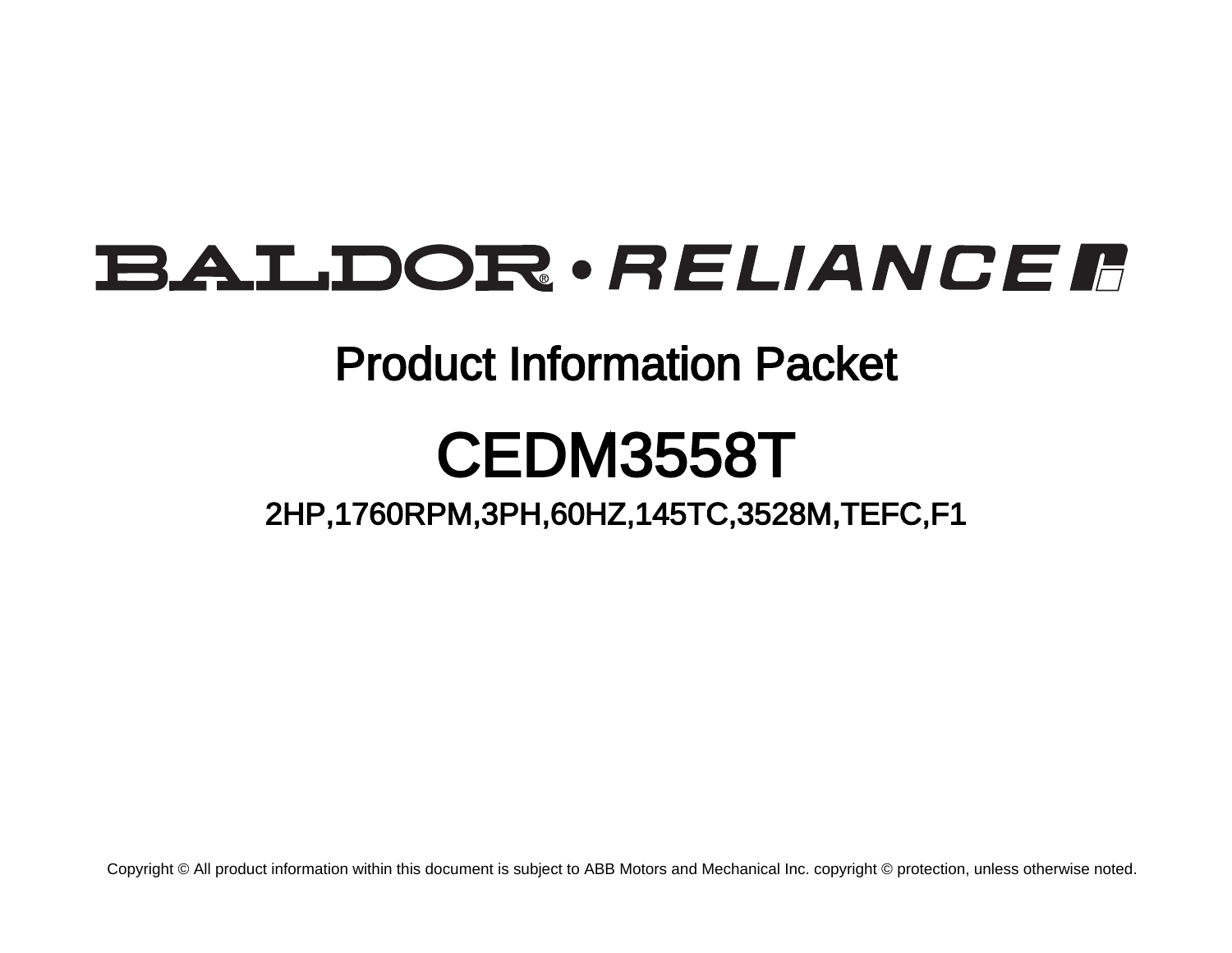### BALDOR · RELIANCE F Product Information Packet: CEDM3558T - 2HP,1760RPM,3PH,60HZ,145TC,3528M,TEFC,F1

| <b>Part Detail</b> |           |             |            |             |        |                      |            |  |  |
|--------------------|-----------|-------------|------------|-------------|--------|----------------------|------------|--|--|
| Revision:          |           | Status:     | PRD/A      | Change #:   |        | Proprietary:         | No         |  |  |
| Type:              | AC        | Elec. Spec: | 35WGG073   | CD Diagram: | CD0005 | Mfg Plant:           |            |  |  |
| Mech. Spec:        | 35E4328   | Layout:     | 35LYE4328  | Poles:      | 04     | <b>Created Date:</b> | 01-10-2022 |  |  |
| Base:              | <b>RG</b> | Eff. Date:  | 04-22-2022 | Leads:      | 9#18   |                      |            |  |  |

| <b>Specs</b>                           |                         |                                 |                       |
|----------------------------------------|-------------------------|---------------------------------|-----------------------|
| <b>Catalog Number:</b>                 | <b>CEDM3558T</b>        | <b>Heater Indicator:</b>        | No Heater             |
| Enclosure:                             | <b>TEFC</b>             | <b>Insulation Class:</b>        | F                     |
| Frame:                                 | 145TC                   | <b>Inverter Code:</b>           | <b>Inverter Duty</b>  |
| <b>Frame Material:</b>                 | Steel                   | <b>KVA Code:</b>                |                       |
| Motor Letter Type:                     | Three Phase             | <b>Lifting Lugs:</b>            | No Lifting Lugs       |
| Output @ Frequency:                    | 2.000 HP @ 60 HZ        | Locked Bearing Indicator:       | Locked Bearing        |
| Synchronous Speed @ Frequency:         | 1800 RPM @ 60 HZ        | Motor Lead Quantity/Wire Size:  | 9 @ 18 AWG            |
| Voltage @ Frequency:                   | 460.0 V @ 60 HZ         | <b>Motor Lead Exit:</b>         | Ko Box                |
|                                        | 230.0 V @ 60 HZ         | <b>Motor Lead Termination:</b>  | Flying Leads          |
| XP Class and Group:                    | None                    | Motor Type:                     | 3528M                 |
| <b>XP Division:</b>                    | Not Applicable          | <b>Mounting Arrangement:</b>    | F <sub>1</sub>        |
| <b>Agency Approvals:</b>               | <b>UR</b>               | <b>Power Factor:</b>            | 75                    |
|                                        | <b>CSA EEV</b>          | <b>Product Family:</b>          | Dirty Duty Plus       |
|                                        | <b>CCSAUS</b>           | <b>Pulley End Bearing Type:</b> | Sealed Bearing        |
| <b>Auxillary Box:</b>                  | No Auxillary Box        | <b>Pulley Face Code:</b>        | C-Face                |
| <b>Auxillary Box Lead Termination:</b> | None                    | <b>Pulley Shaft Indicator:</b>  | Standard              |
| <b>Base Indicator:</b>                 | Rigid                   | <b>Rodent Screen:</b>           | None                  |
| <b>Bearing Grease Type:</b>            | Polyrex EM (-20F +300F) | <b>RoHS Status:</b>             | <b>ROHS COMPLIANT</b> |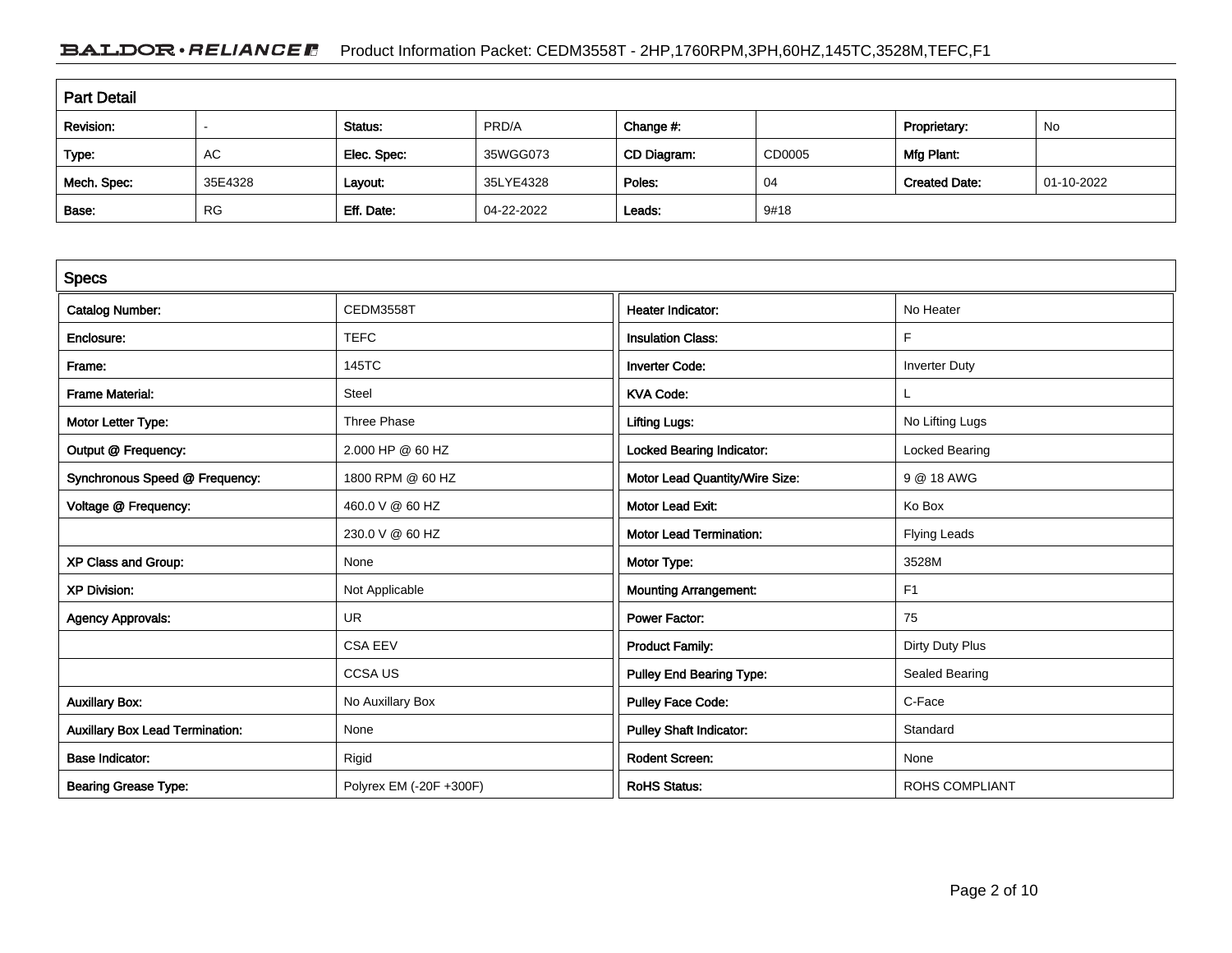| Blower:                               | None                      | <b>Shaft Extension Location:</b>   | Pulley End          |
|---------------------------------------|---------------------------|------------------------------------|---------------------|
| <b>Constant Torque Speed Range:</b>   | 6                         | <b>Shaft Ground Indicator:</b>     | No Shaft Grounding  |
| Current @ Voltage:                    | 5.800 A @ 230.0 V         | <b>Shaft Rotation:</b>             | Reversible          |
|                                       | 6.600 A @ 208.0 V         | <b>Shaft Slinger Indicator:</b>    | No Slinger          |
|                                       | 2.900 A @ 460.0 V         | <b>Speed Code:</b>                 | Single Speed        |
| Design Code:                          | в                         | <b>Motor Standards:</b>            | <b>NEMA</b>         |
| Drip Cover:                           | No Drip Cover             | <b>Starting Method:</b>            | Direct on line      |
| Duty Rating:                          | <b>CONT</b>               | Thermal Device - Bearing:          | None                |
| <b>Electrically Isolated Bearing:</b> | Not Electrically Isolated | <b>Thermal Device - Winding:</b>   | None                |
| <b>Feedback Device:</b>               | <b>NO FEEDBACK</b>        | <b>Vibration Sensor Indicator:</b> | No Vibration Sensor |
| <b>Front Face Code:</b>               | Standard                  | <b>Winding Thermal 1:</b>          | None                |
| Front Shaft Indicator:                | None                      | <b>Winding Thermal 2:</b>          | None                |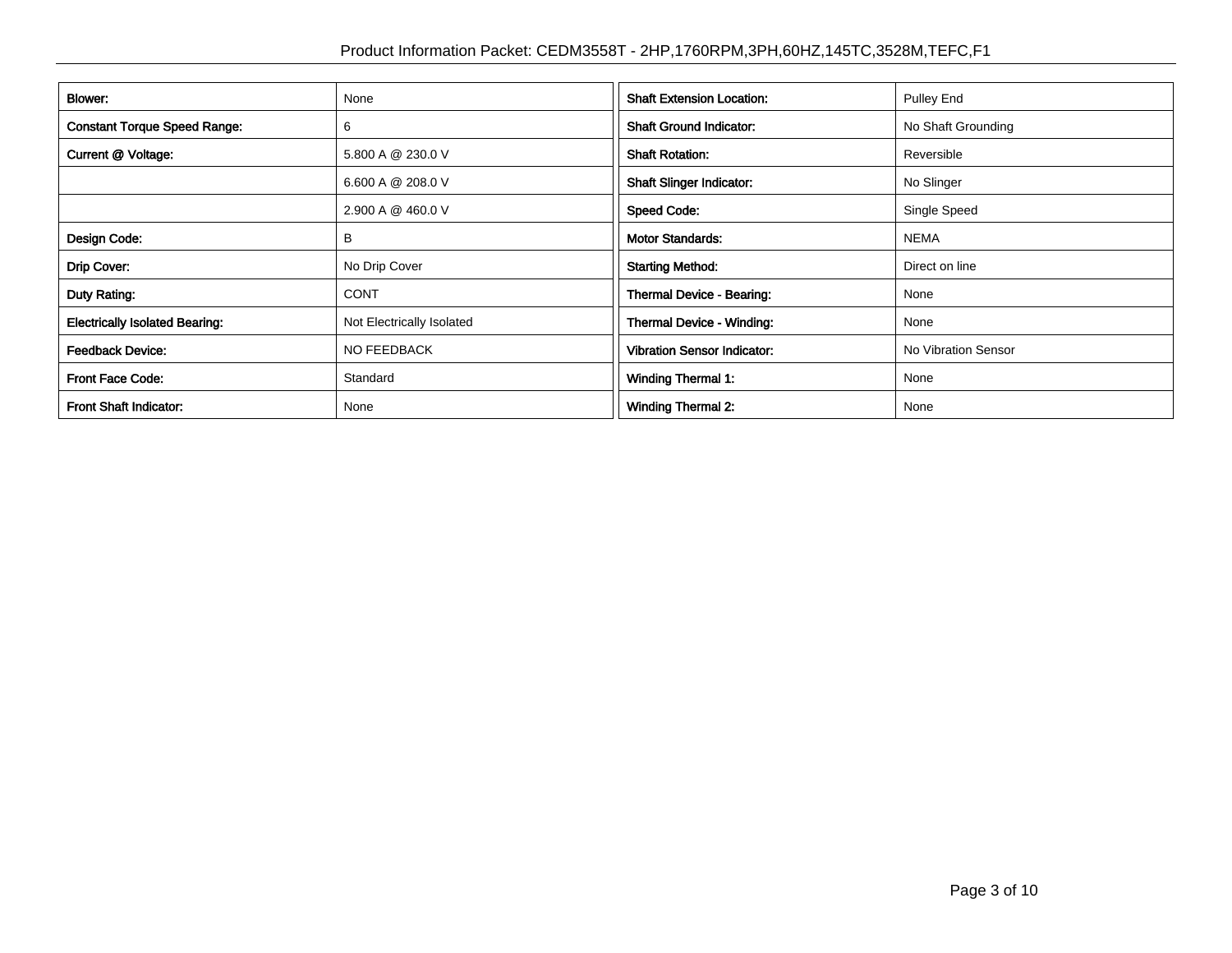| Nameplate NP3504E  |                          |               |                     |                  |                |               |
|--------------------|--------------------------|---------------|---------------------|------------------|----------------|---------------|
|                    |                          |               |                     |                  |                |               |
|                    | CAT NO CEDM3558T         |               |                     |                  |                |               |
|                    | SPEC. 35E4328G073G1      |               |                     | <b>ENCL</b> TEFC |                |               |
|                    | FRAME 145TC              | HP 2          |                     |                  |                |               |
|                    | VOLTS 230/460            |               |                     |                  |                |               |
|                    | $FLA$ 5.6/2.8            |               | I.P.56              |                  |                |               |
|                    | <b>RPM</b> 1760          |               | RPM MAX $2700$      |                  |                |               |
|                    | $HZ$ 60                  | PH 3          | $CLASS$ $F$         |                  |                |               |
| SER.F. 1.15        |                          | DES B         | $CC$ 010A           |                  |                |               |
| NEMA-NOM-EFF 86.5  |                          |               |                     |                  |                |               |
|                    | RATING 40C AMB-CONT      |               |                     |                  |                |               |
| <b>DE BRG</b> 6205 |                          |               | <b>ODE BRG</b> 6203 |                  |                |               |
|                    | <b>GREASE POLYREX EM</b> |               |                     |                  |                |               |
| CHP $FR$ 60        |                          | $CHPTO$ 90    |                     |                  |                |               |
| CT HZ FROM 6       |                          | CT HZ TO $60$ |                     |                  | VT HZ FROM $6$ | VT HZ TO $60$ |
| SER.NO             |                          |               |                     |                  |                |               |
|                    | SFA 6.26/3.13            |               |                     |                  |                |               |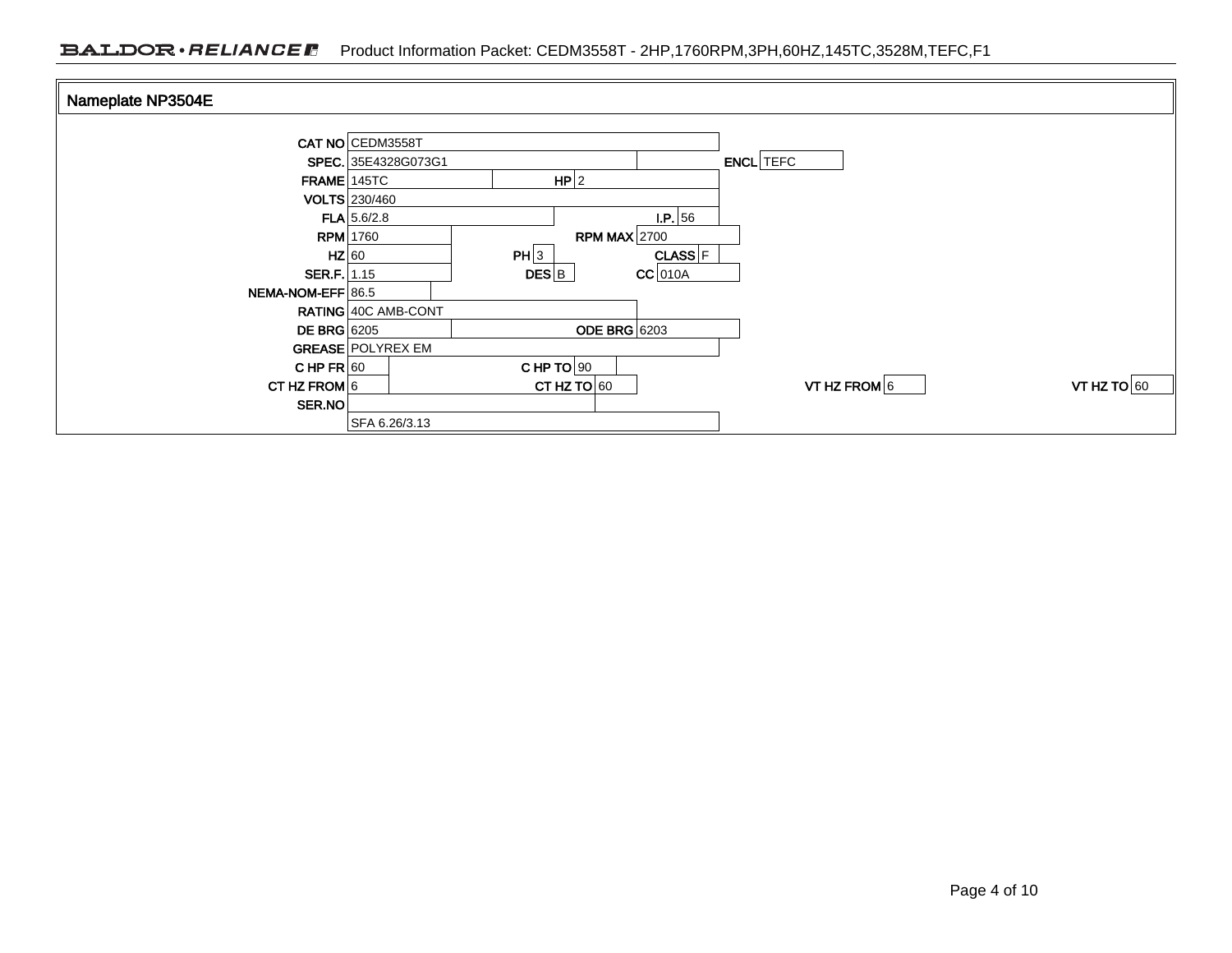| <b>Parts List</b>  |                                            |          |
|--------------------|--------------------------------------------|----------|
| <b>Part Number</b> | Description                                | Quantity |
| SA402654           | SA 35E4328G073G1                           | 1.000 EA |
| RA393931           | RA 35E4328G073G1                           | 1.000 EA |
| 34FN3002B01        | EXTERNAL FAN, PLASTIC, .637/.639 HUB W/    | 1.000 EA |
| NS2512A01          | INSULATOR, CONDUIT BOX X                   | 1.000 EA |
| 35CB1001A01E       | SPL CONDUIT BOX, MACHINED (E-COAT)         | 1.000 EA |
| 35GS1022A02        | GASKET BOX .06 THK NEOP BLK HDN 30-40 DU   | 1.000 EA |
| 51XB1016A08        | 10-16X 1/2HXWSSLD SERTYB                   | 2.000 EA |
| 11XW1032G06        | 10-32 X .38, TAPTITE II, HEX WSHR SLTD U   | 1.000 EA |
| 35EP1100F12EP5     | FRONT TEFC 203 BRG W/ SEAL                 | 1.000 EA |
| HA4054             | SHORT T-DRAIN FITTING, .125" N.P.T.        | 1.000 EA |
| HW4606A01          | JM CLIPPER/SEAL (WDE-0667-1064-BH49)       | 1.000 EA |
| HW4500S33          | 1/8 NPT STAINLESS #304 SS PLUG             | 3.000 EA |
| HW5100A03          | WAVY WASHER (W1543-017)                    | 1.000 EA |
| 35EP1300A113E      | PUEP ENCL 205 BRG F/SEAL, (4).125 NPT      | 1.000 EA |
| HA4054             | SHORT T-DRAIN FITTING, .125" N.P.T.        | 1.000 EA |
| HW4500S33          | 1/8 NPT STAINLESS #304 SS PLUG             | 3.000 EA |
| HW4606A02          | JM CLIPPER/SEAL (LWE-0938-1624-AL23)       | 1.000 EA |
| 12XN1032S20        | 10-32 X 1-1/4 HEX M.S., STAINLESS STEEL    | 2.000 EA |
| 35FH4005A01EP5     | <b>IEC FH NO GREASER</b>                   | 1.000 EA |
| 11XW1032S06        | 10-32 X .38, TAPTITE II, HEX WSHR SLTD U   | 3.000 EA |
| 35CB4516E          | CONDUIT BOX LID, E-COAT                    | 1.000 EA |
| 36GS1002           | GASKET, 1/16" NEOPRENE CONDUIT BOX LID     | 1.000 EA |
| 59XW0832S07        | TAPTITE II, HEX WSHR UNSLTD SER, 410 S.S., | 4.000 EA |
| HW2502D13          | SS KEY, 3/16 SQ X 1.375                    | 1.000 EA |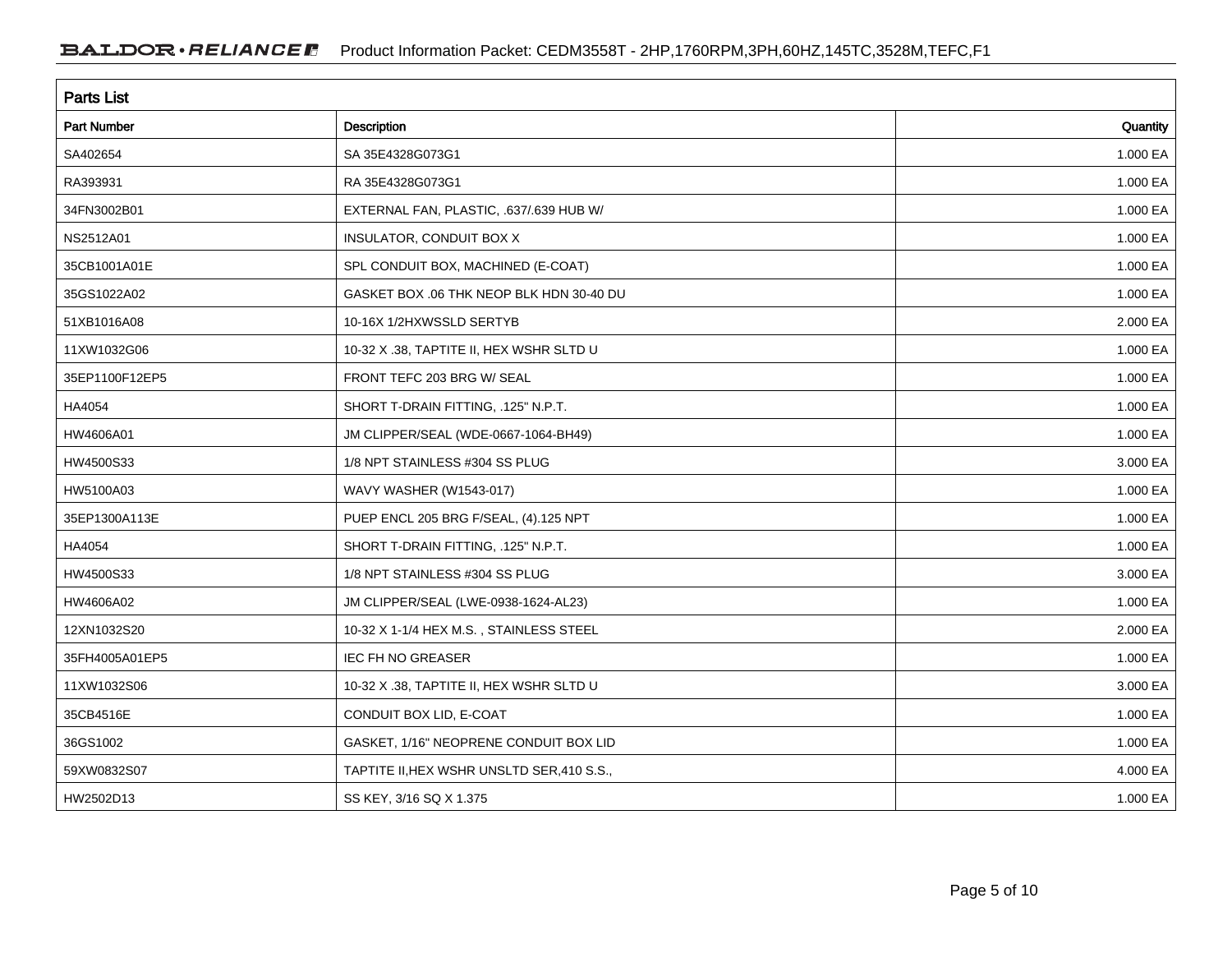| Parts List (continued) |                                             |              |  |  |  |  |
|------------------------|---------------------------------------------|--------------|--|--|--|--|
| <b>Part Number</b>     | <b>Description</b>                          | Quantity     |  |  |  |  |
| HA7000A01              | KEY RETAINER 7/8" DIA SHAFT                 | 1.000 EA     |  |  |  |  |
| MJ5001A02              | 732 CL SEALANT 3 OZ DIXIE BEARING 289100    | 0.001 EA     |  |  |  |  |
| 85XU0407S04            | 4X1/4 U DRIVE PIN STAINLESS                 | 2.000 EA     |  |  |  |  |
| LB1164                 | LABEL, WARNING AND DRAIN                    | 1.000 EA     |  |  |  |  |
| MJ5001A23              | P.D. GEORGE B-276 AIR DRY VARNISH           | 0.001 GA     |  |  |  |  |
| LB1000                 | LABEL, DIRTY DUTY                           | 1.000 EA     |  |  |  |  |
| WD1000D21              | TRM, T&B #B71M, RING, 18-14, .25, NON-INSL  | 9.000 EA     |  |  |  |  |
| MJ1000A02              | GREASE, POLYREX EM EXXON                    | 0.050 LB     |  |  |  |  |
| MG1500Y02              | <b>WILKOPON PRIMER YELLOW</b>               | 0.010 GA     |  |  |  |  |
| MG1025L01              | WILKOFAST FD, 786.04, BLACK                 | 0.010 GA     |  |  |  |  |
| 35FN3002A05SP          | EXFN, PLASTIC, 6.376 OD, .638 ID            | 1.000 EA     |  |  |  |  |
| 51XB1214A16            | 12-14X1.00 HXWSSLD SERTYB                   | 1.000 EA     |  |  |  |  |
| HA3100S07              | THRUBOLT 10-32 X 8.375 SS                   | 4.000 EA     |  |  |  |  |
| LC0005                 | CONN.DIA., TY M, 9-LD, DUAL VOLT, REVERSING | 1.000 EA     |  |  |  |  |
| NP3504E                | SS DIRTY DUTY PLUS INV UL CSA-C US EEV      | 1.000 EA     |  |  |  |  |
| 36PA1000               | PKG GRP, PRINT<br>PK1016A06                 | 1.000 EA     |  |  |  |  |
| MN416A01               | TAG-INSTAL-MAINT no wire (2100/bx) 4/22     | 1.000 EA $ $ |  |  |  |  |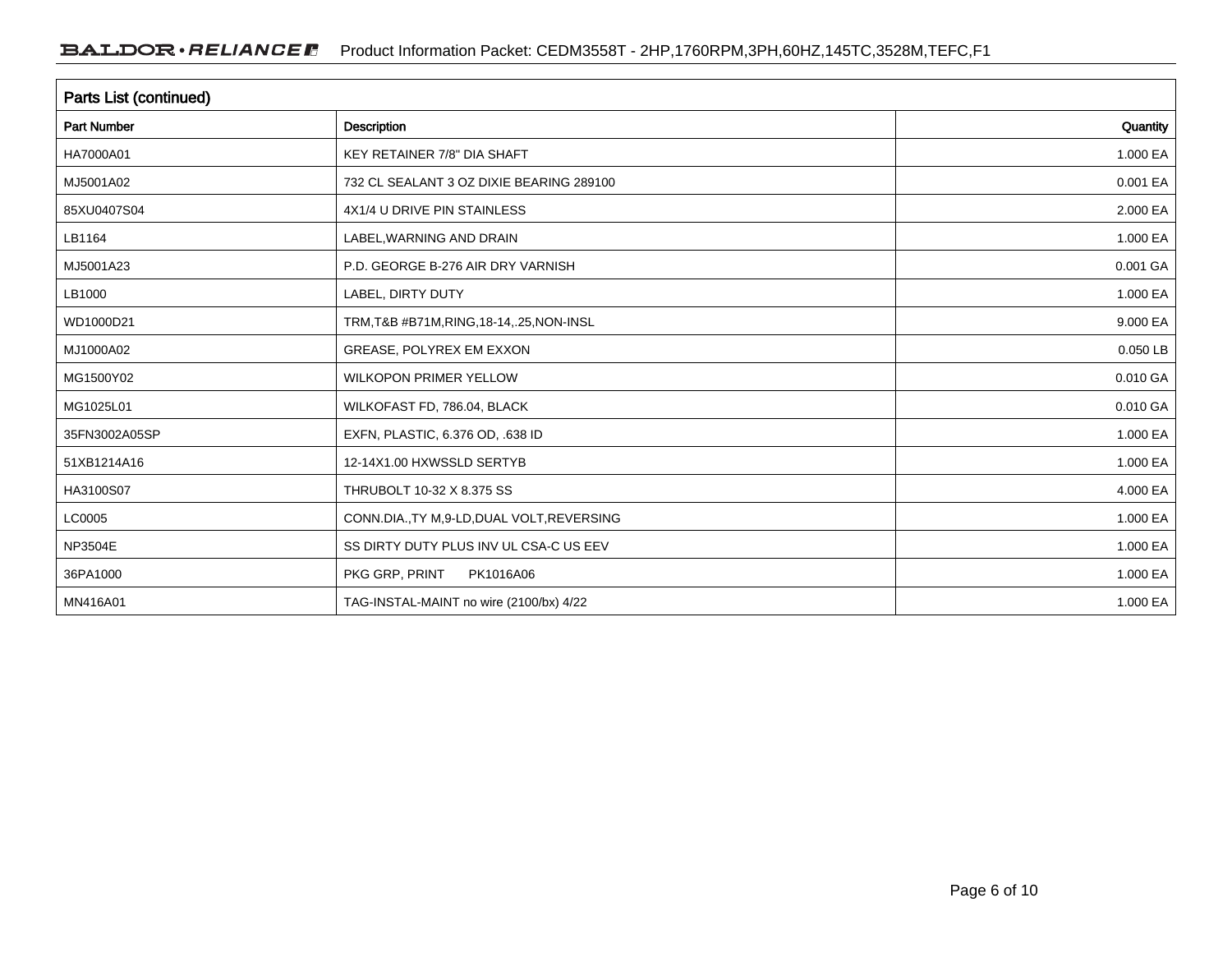#### **AC Induction Motor Performance Data**

Record # 87157Typical performance - not guaranteed values

| Winding: 35WGG073-R001<br><b>Type: 3528M</b> |                   |              | <b>Enclosure: TEFC</b>                          |  |                  |
|----------------------------------------------|-------------------|--------------|-------------------------------------------------|--|------------------|
| <b>Nameplate Data</b>                        |                   |              | 460 V, 60 Hz:<br><b>High Voltage Connection</b> |  |                  |
| <b>Rated Output (HP)</b>                     |                   | 2            | <b>Full Load Torque</b>                         |  | 5.965 LB-FT      |
| <b>Volts</b>                                 |                   | 230/460      | <b>Start Configuration</b>                      |  | direct on line   |
| <b>Full Load Amps</b>                        |                   | 5.6/2.8      | <b>Breakdown Torque</b>                         |  | 21.5 LB-FT       |
| <b>R.P.M.</b>                                |                   | 1755         | <b>Pull-up Torque</b>                           |  | 12.1 LB-FT       |
| Hz                                           | 60 Phase          | 3            | <b>Locked-rotor Torque</b>                      |  | 15.3 LB-FT       |
| <b>NEMA Design Code</b>                      | <b>B KVA Code</b> | Κ            | <b>Starting Current</b>                         |  | 22.3A            |
| Service Factor (S.F.)                        |                   | 1.15         | <b>No-load Current</b>                          |  | 1.63A            |
| <b>NEMA Nom. Eff.</b>                        | 86.5 Power Factor | 77           | Line-line Res. $@$ 25 <sup>o</sup> C            |  | $9.4681\,\Omega$ |
| <b>Rating - Duty</b>                         |                   | 40C AMB-CONT | Temp. Rise @ Rated Load                         |  | $63^{\circ}$ C   |
| S.F. Amps                                    |                   | 6.2/3.1      | Temp. Rise @ S.F. Load                          |  | $77^{\circ}$ C   |
|                                              |                   |              | <b>Locked-rotor Power Factor</b>                |  | 56.5             |

### **Load Characteristics 460 V, 60 Hz, 2 HP**

| % of Rated Load     | 25     | 50     | 75     | 100    | 125    | 150    | S.F. |
|---------------------|--------|--------|--------|--------|--------|--------|------|
| <b>Power Factor</b> | 35     | 56     | 69     | 77     | 82     | 84     | 80   |
| <b>Efficiency</b>   | 78.8   | 85.7   | 87.1   | 86.8   | 85.6   | 83.8   | 86.1 |
| Speed               | 1790.3 | 1781.4 | 1771.9 | 1761.4 | 1749.7 | 1736.6 | 1754 |
| Line amperes        | 1.71   | 1.96   | 2.34   | 2.81   | 3.35   | 3.97   | 3.13 |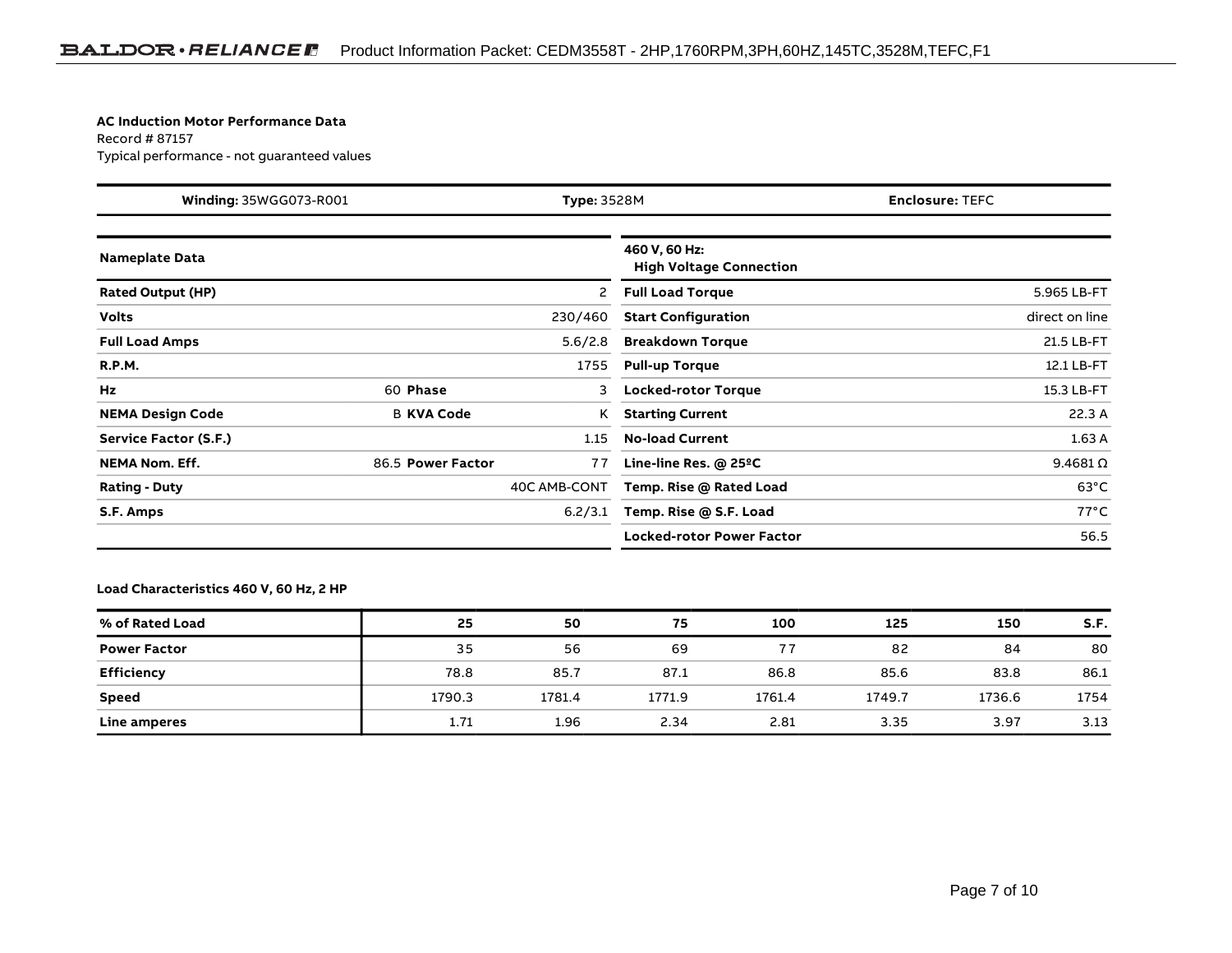

Performance Graph at 460V, 60Hz, 2.0HP Typical performance - Not guaranteed values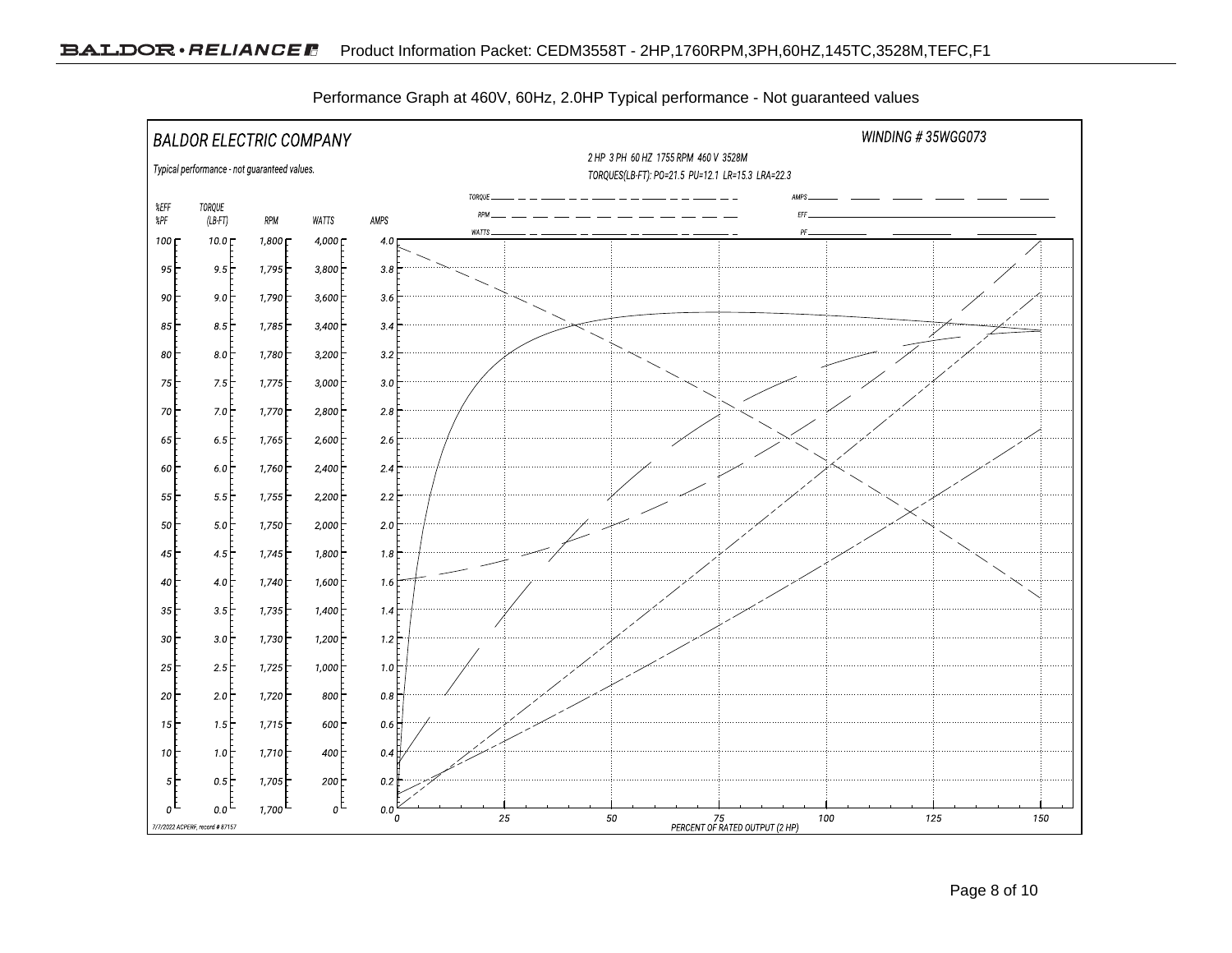